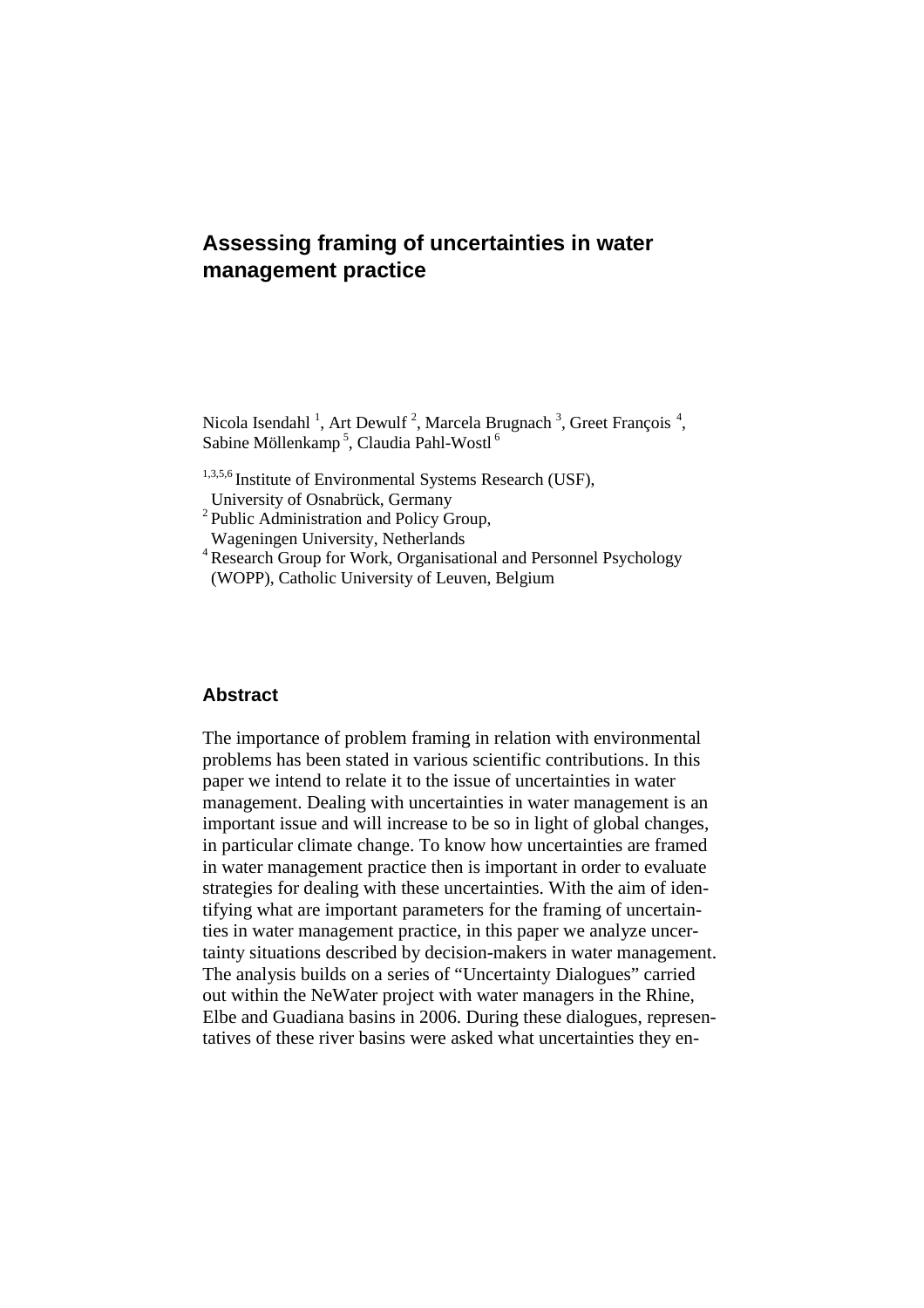countered in their professional work life and how they confronted them. Analysing these dialogues we identified several important parameters of how uncertainties get framed. Our assumption is that making framing of uncertainty explicit will allow for better dealing with the respective uncertainty situations. In order to get a broader picture of the framing of an uncertainty we therefore suggest to add a third axis to the uncertainty matrix developed earlier by Brugnach et al. (2007) detailing on the relation of actors towards an uncertainty situation. This axis is assembled from the parameters identified in this paper.

### **1 Introduction**

Dealing with uncertainties in water management is an important issue and will increase to be so in light of global changes, in particular climate change. So far, however, uncertainties in water management have mostly been discussed in scientific analyses. Little is known about how people in water management practice tackle the issue of uncertainties. In the last years, the importance of the human dimension of uncertainty has been more and more acknowledged and emphasized in the sense that uncertainties are no external and objective phenomena but have to be seen in relation with the people involved (e.g. Brugnach et al. 2007, Klauer and Brown 2004, van Asselt and Rotmans 2002, Friedmann et al. 1999). We build here on the work of Brugnach et al. (2007) who speak of uncertainty as a relational property.

This connects well with the importance of problem framing in relation with environmental problems that has been stated lately in various scientific contributions (cf. e.g. Gray 2003, Pahl-Wostl et al. 2007). In this paper we intend to relate the concept of uncertainties and framing for the area of water management.

Special attention is drawn to the uncertainty matrix (UM) developed by Brugnach et al. (2007) where *multiple knowledge frames* are included as a specific kind of uncertainty, apart from inherent unpredictability and incomplete knowledge. In that way, we are concerned with a double use of framing: On the one hand within the uncertainty matrix which includes the issue of multiple frames as a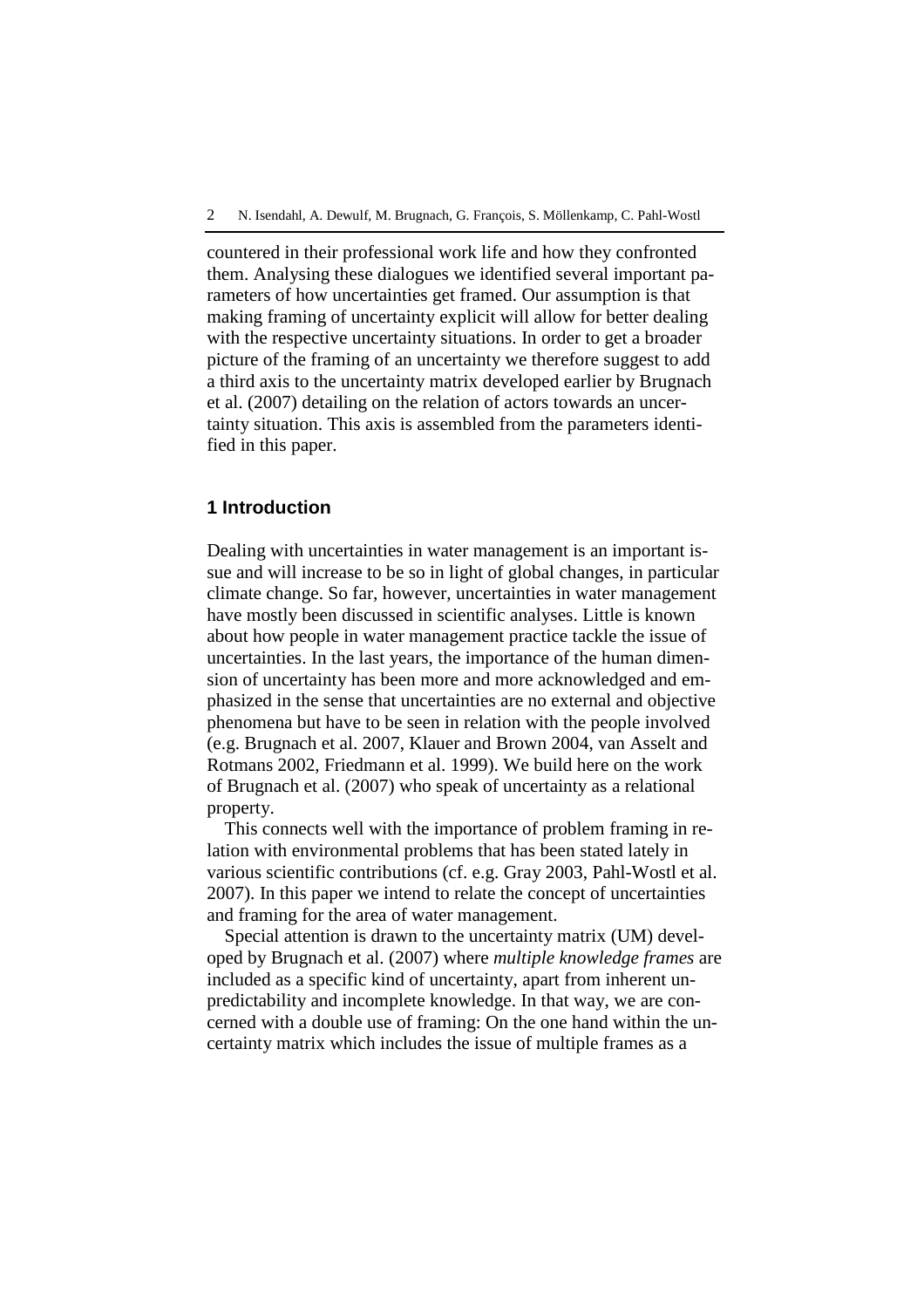separate kind of uncertainty and on the other hand in a more general way, beyond the matrix, in the sense that all uncertainties are framed depending on the point of view, interests, experiences etc. of the person dealing with an uncertainty.

For the first one of multiple frames one could think of the question or uncertainty of how the EU Water Framework Directive (WFD) should be implemented where different actors or administrative units may have different views on or approaches to. For the more general sense of framing then, the question of the implementation of the WFD by one actor may be considered as a problem of lack of knowledge about methods how to implement it whereas by another it may be framed as a problem of multiple frames on its implementation.

The analysis in this paper is based on dialogues on uncertainty that were held in several case studies of the project NeWater (New Approached to Adaptive Management under Uncertainty) in early summer 2006 and where the UM was applied (NeWater internal documents). Based on these dialogues that rendered examples of uncertainties practitioners in water management feel they have to deal with in their professional work life we discuss in this paper what may be important parameters in the framing of uncertainties in water management practice. Our assumption is that making framing of uncertainty explicit allows for better dealing with the respective uncertainty situations, particularly in multi-actor constellations as typically is the case in water resources management.

As a theoretical basis for the analysis of framing of uncertainties we give a short introduction to the concepts of framing and uncertainty as used in this paper. Though originally not conceived for that purpose we analyze the use of the UM as a tool for assessing the framing of uncertainties, drawing on the advantages, disadvantages and challenges in using it. We then illustrate further facets of uncertainty by analyzing details of the uncertainty situations reported in the Uncertainty Dialogues. We thereby derive a set of parameters that seem to be important in the framing of uncertainties and reflect on the character of uncertainty. By assessing these parameters of the character of uncertainty (PCU) a richer picture of the framing of an uncertainty may be achieved which could be drawn from when analyzing and evaluating strategies for dealing with uncertain situations.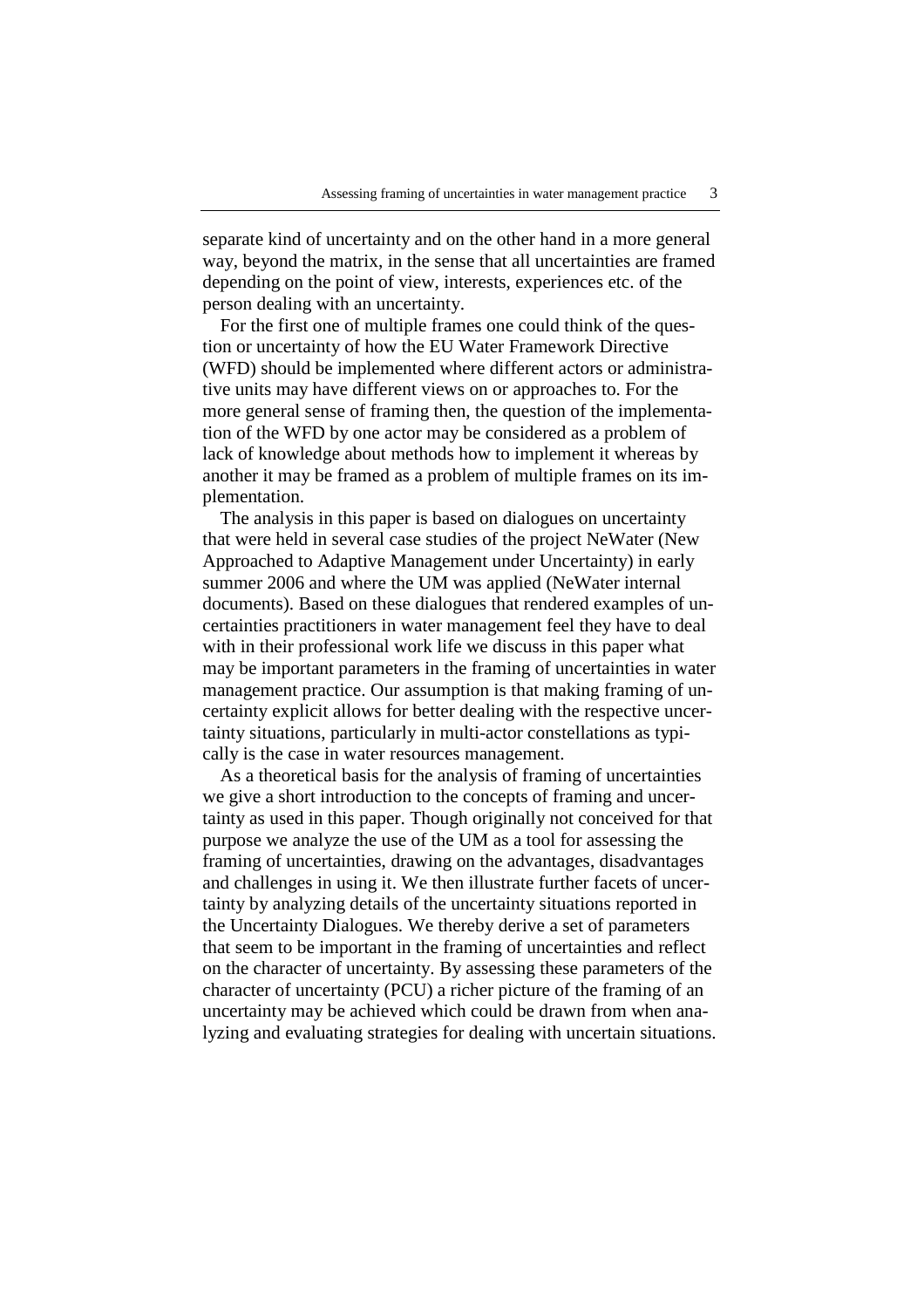We suggest adding the PCU as a third axis to the uncertainty matrix. In the final section we discuss aspects of usefulness and applicability of the identified parameters of uncertainty for water management.

### **2 Conceptual background**

As a theoretical basis for the analysis of framing of uncertainties we give a short introduction to the concepts and definitions of framing and uncertainty as used in this paper.

### **Framing**

There are a lot of concepts around framing and frames which are discussed controversially in various disciplines and contexts. Definitions vary and often the terms are used in connection with other similarly vague terms such as perspective or world view (cf. e.g. Dewulf et al. 2005, Kickert and Klijn et al. 1997, Schön and Rein 1994, van Asselt and Rotmans 2000).

For this analysis, we stick to the term 'framing' and abstain from using other terms such as 'frames' or 'perspectives'. We define framing as the way mental models are applied to a certain (action) situation. With mental model we refer to "*a relatively enduring internal abstraction of an external system to aid and govern activity*" (after Doyle and Ford 1998:17).

Due to their personal, educational and cultural backgrounds people have a restricted view on real world phenomena or action situations. That means they cannot and do not consider all details and information of a certain situation but observe selectively as to what is in their interest and concern. Consequently they perceive only those parts they have drawn their attention to. This information is processed and translated into strategies to deal with the respective situation. This process of selective observation and consequent perception usually does not start from zero but most often is related to a certain outcome of some former action. So the process is iterated permanently as actions are taken and an action situation evolves. (Weick 1995)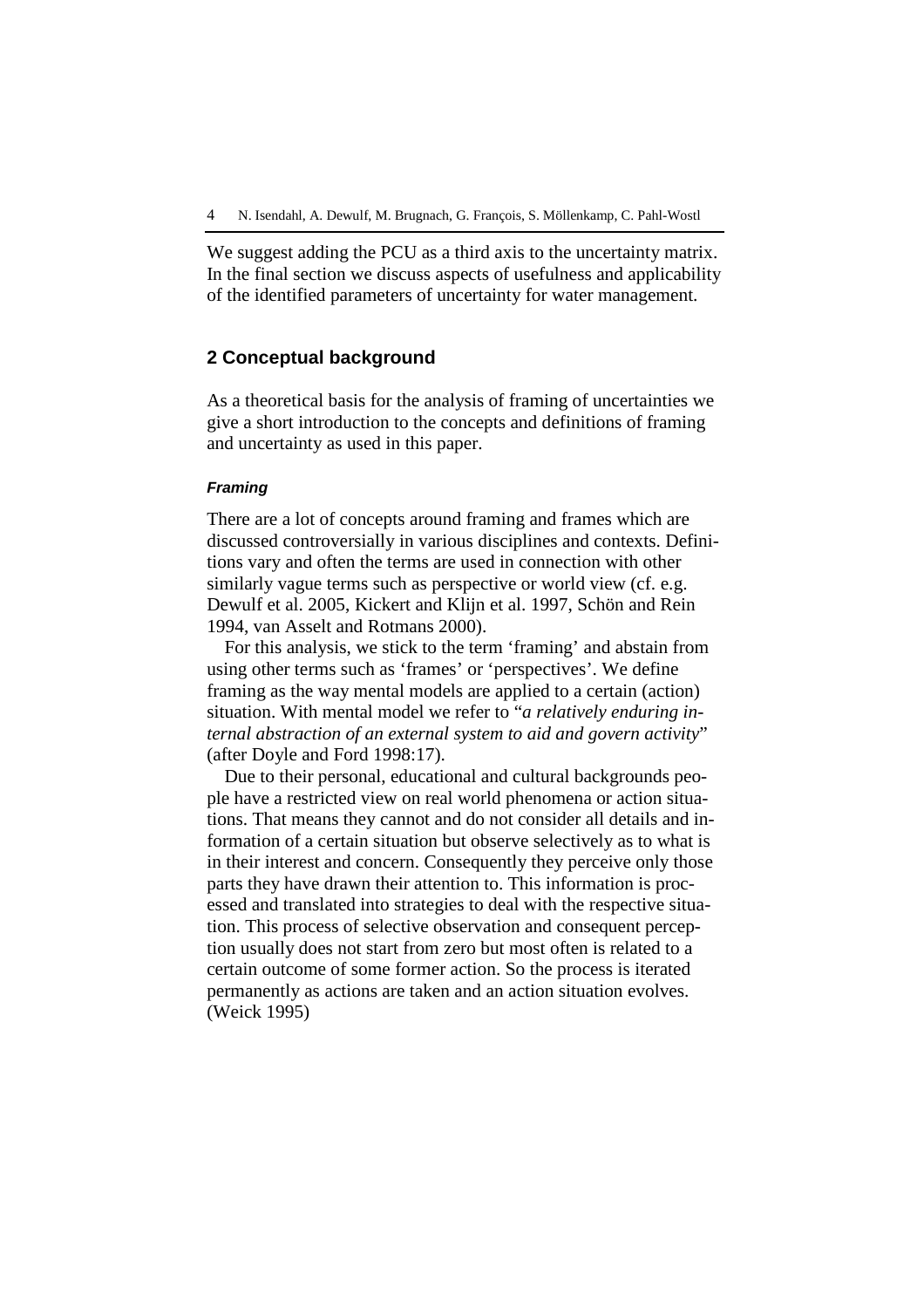Emphasizing the importance of the process of framing we here draw on the *interactional approach* of Dewulf et al. (2005: 5) which focuses on interactive production of meaning over a certain time. Within our analysis, process refers to the fact that the reported uncertainties have been framed through interaction between the participants of the Uncertainty Dialogues, within the session but particularly through interaction with other actors in their daily practice time before the meeting. Hence, in this paper we are not able to study that preceding process but consider the reported uncertainties as a result of an interactive framing process, captured at a certain point in time through the dialogues. This is different from the *cognitive approach* of framing (cf. Dewulf et al. 2005) relating to structures or schemas of individuals which may be compared to mental models as Doyle and Ford (1998) define them.

#### **Uncertainty**

In this paper uncertainty is defined as a *"situation in which there is not a unique and complete understanding of the system to be managed"* (Brugnach et al. 2007). This relates to the quality of information of an event or action as well as to information about the behaviour and interest of other actors that are possibly involved in the situation. It may simply refer to a lack of knowledge or to an ambiguous situation where different approaches and solutions may be conceived. Brugnach et al. applied this approach in a matrix on uncertainty (UM). The matrix provides a categorization of uncertainties by the type of knowledge relationship and the object of uncertainty. It distinguishes between three types of knowledge relationships that are assumed to be established among an actor and an object. Those are unpredictability, incomplete knowledge and multiple knowledge frames. Each of the three knowledge relationships can refer to different objects of uncertainty within the natural, technical and social system.

The uncertainty matrix was developed in order to allow for capturing uncertainties in natural resources management in a broader way, particularly including aspects of multiple frames and of social system uncertainties in a more explicit and systematic way (ibidem). The objective further was to design a rather simple structure that could also be referred to and used by practitioners in the field of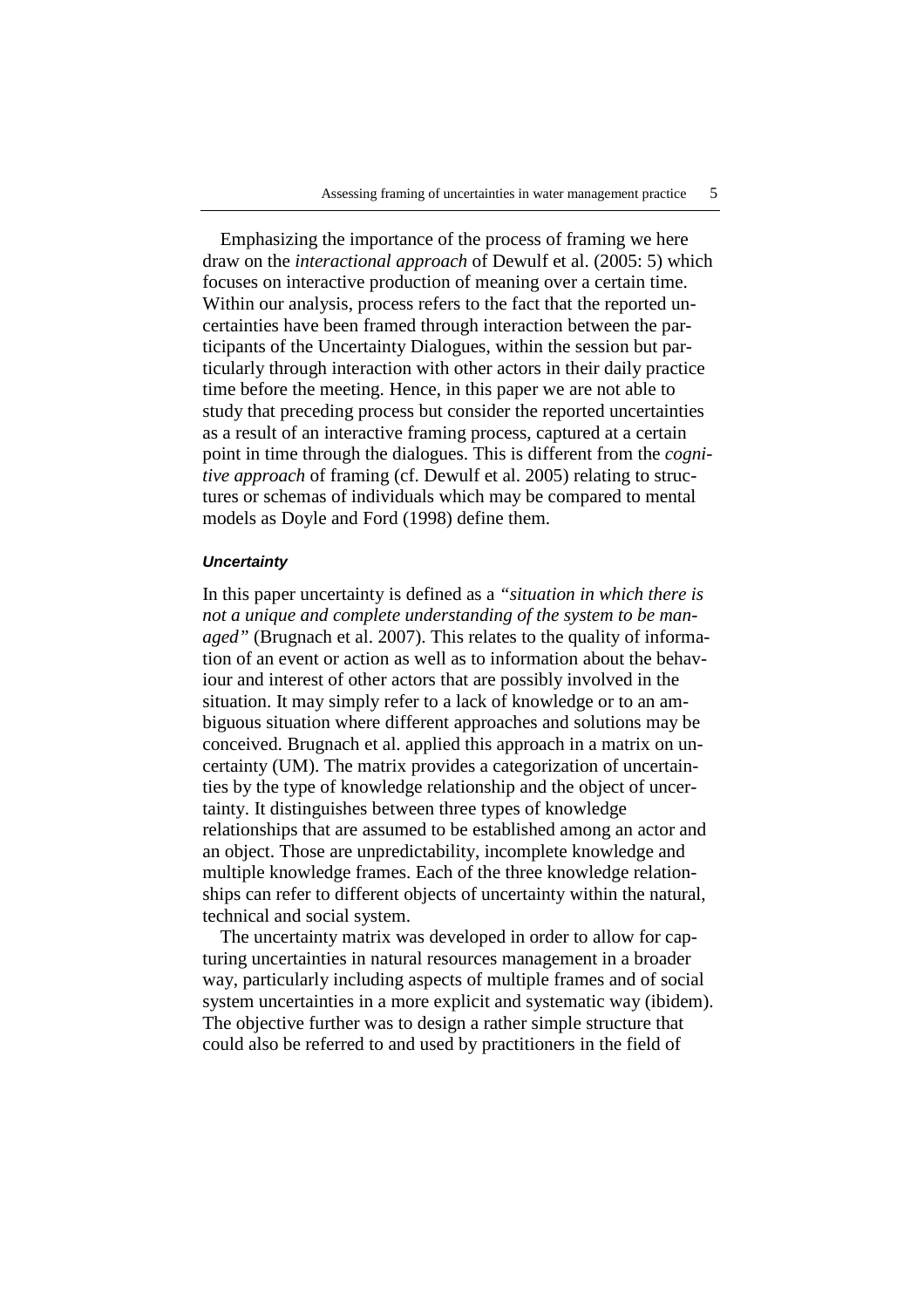6 N. Isendahl, A. Dewulf, M. Brugnach, G. François, S. Möllenkamp, C. Pahl-Wostl

natural resources management. Through the Uncertainty Dialogues the matrix was tested for its application in practice in the context of water management.

| Type of<br>knowledge<br>relationship<br>Object                                                                                   | <b>Incomplete knowledge</b><br>- lack of information<br>- unreliable informa-<br>tion<br>- lack of theoretical<br>understanding<br>- ignorance | Unpredictability<br>(unpredictable<br>system behaviour)                                                                                    | <b>Multiple knowledge</b><br>frames<br>- different and/or<br>conflicting ways of<br>understanding the<br>system<br>- different values<br>and beliefs                                    |
|----------------------------------------------------------------------------------------------------------------------------------|------------------------------------------------------------------------------------------------------------------------------------------------|--------------------------------------------------------------------------------------------------------------------------------------------|-----------------------------------------------------------------------------------------------------------------------------------------------------------------------------------------|
| <b>Natural system</b><br>- climate impacts<br>- water quantity<br>- water quality<br>- ecosystem                                 | Incomplete knowledge<br>about the natural sys-<br>tem<br>E.g. unreliable meas-<br>urements of water lev-<br>els?                               | Unpredictable be-<br>haviour of the natu-<br>ral system<br>E.g. what will be<br>the highest water<br>level next year?                      | Multiple knowledge<br>frames about the<br>natural system<br>E.g. is the main<br>problem in this basin<br>the water quantity or<br>ecosystem status?                                     |
| <b>Technical system</b><br>- infrastructure<br>- technologies<br>- innovations                                                   | Incomplete knowledge<br>about the technical<br>system<br>E.g. to what water<br>level will this dike re-<br>sist?                               | Unpredictable be-<br>haviour of the<br>technical system.<br>E.g. what will be<br>the side effects of<br>technology X?                      | Multiple knowledge<br>frames about the<br>technical system<br>E.g. should we raise<br>dikes or create flood<br>plains?                                                                  |
| <b>Social system</b><br>organizational<br>context<br>- stakeholders<br>- econ. aspects<br>- political aspects<br>- legal aspects | Incomplete knowledge<br>about the social system<br>E.g. what are the eco-<br>nomical impacts of a<br>flood for the different<br>stakeholders?  | Unpredictable be-<br>haviour of the so-<br>cial system<br>E.g. how strong<br>will the reaction of<br>stakeholders be at<br>the next flood? | Multiple knowledge<br>frames about the so-<br>cial system<br>E.g. do we need to<br>impose insurance<br>against floods or<br>adapt the legal regu-<br>lations about spatial<br>planning? |

**Table 1** Uncertainty Matrix (Brugnach et al. 2007)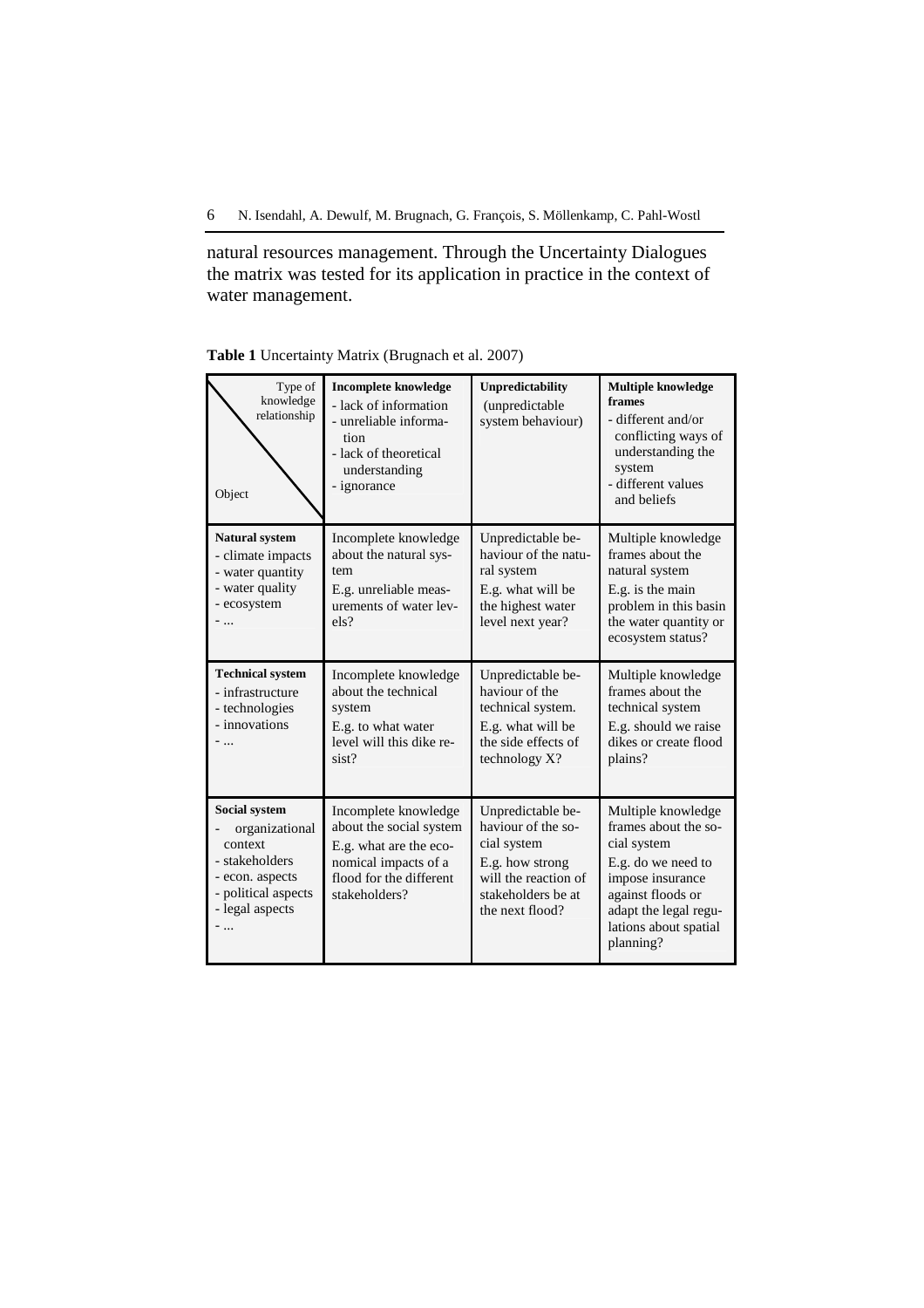### **3 Methods**

 $\overline{a}$ 

The empirical part of this paper is based on the "Uncertainty Dialogues" carried out in case studies of the project NeWater, New Approaches to Adaptive Water Management under Uncertainty, in May 2006 (NeWater internal report 2007)<sup>1</sup>. Participants were water managers, mostly representatives of the water departments of public administration or water management associations in the river basins of the Wupper (Germany) and the Kromme Rijn (Netherlands) as subbasins of the Rhine, the Guadiana (Spain), and the Elbe (Germany and Czech Republic). In the dialogues they were asked to identify uncertainties they encountered in their professional work life and to explain the way they dealt or would deal with them.

Where possible the dialogues were held as a multi-actor group meeting (Wupper and Kromme Rijn) with about three to five participants and else separately in contact with the respective water management organisations (Guadiana and Elbe). The discussions lasted about two hours on the average and were conducted in a semistructured way along the uncertainty matrix (UM). Moderation of the discussion was performed by NeWater staff (all of them authors of this paper). The meetings mostly took place in the participants' native language with exception of the Elbe where the meetings were basically held in English. The evaluation in this paper is based on audio files, transcripts and notes during the Uncertainty Dialogues, particularly those of the Wupper, Kromme Rijn, Guadiana and Elbe Usti. The latter were all recorded and fully transcribed. Notes were taken during all of the dialogues. For the analysis the full length of each meeting, that is transcript and notes, was taken into account. Where necessary, quotations were translated into English to the best knowledge of the authors of this paper. All citations of this paper were cross-checked with the respective stakeholders. They do not necessarily reflect the opinion of the related organisation but their personal views. (NeWater internal reports 2007)

<sup>&</sup>lt;sup>1</sup> For more general information on the NeWater project: www.newater.info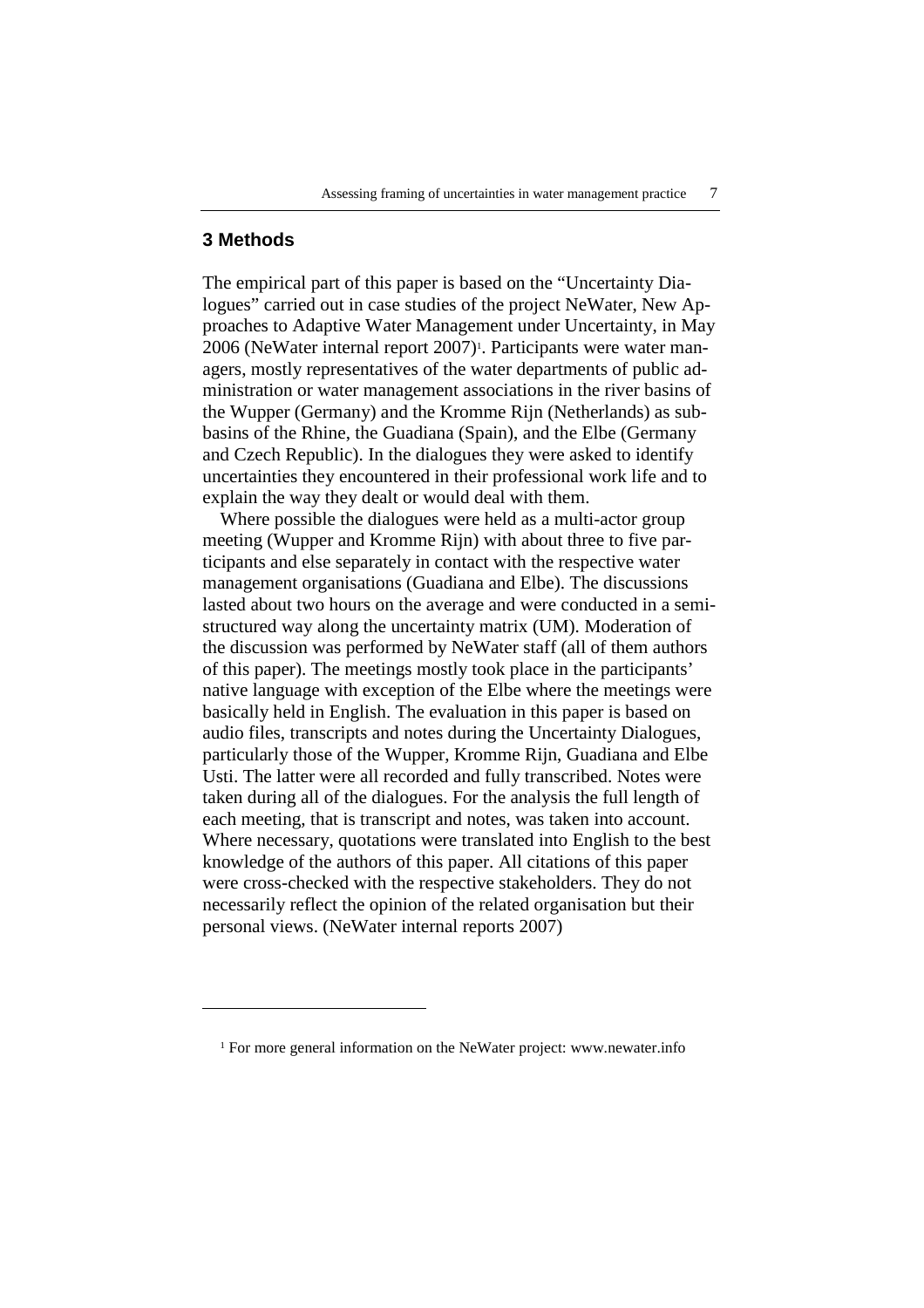As the examples of the analysis refer to the discussions during the Uncertainty Dialogues they reflect the situation at that point of time and no dynamic representation of the framing of uncertainties.

### **4 Assessing framing of uncertainties**

In this chapter we will first analyze the options for using the uncertainty matrix (UM). We will go on with a more detailed description of uncertainty situations encountered during the Uncertainty Dialogues and conclude with a proposition for an extension of the UM.

# **4.1 The uncertainty matrix as a tool for analysis of framing?**

The UM enabled a structured way to approach the issue of uncertainty in water management practice, and though within limits allows for a comparison between case studies.

For the participants it was possible to understand the matrix rather easily and apply it to their work life and experiences. For most of them it was the first time to approach uncertainties in water management in an encompassing and structured way. The use of the uncertainty matrix thus offered a new and more structured way of thinking.

One purpose of the Uncertainty Dialogues was to locate the examples from the water managers in the uncertainty matrix. This occurred either directly by the participants during the meetings or by the moderators during or after the meeting. One result from that was that the foci of attention in the case studies concerning the allocation of the uncertainty examples to the matrix differed (NeWater internal report 2007). It was striking that the location of the identified uncertainties in the matrix showed different emphasis in each of the dialogue groups. Some groups mainly referred to uncertainties in the area of natural and technical issues, others emphasised uncertainties in the social parts and in some discussions the emphasis on single cells was quite salient.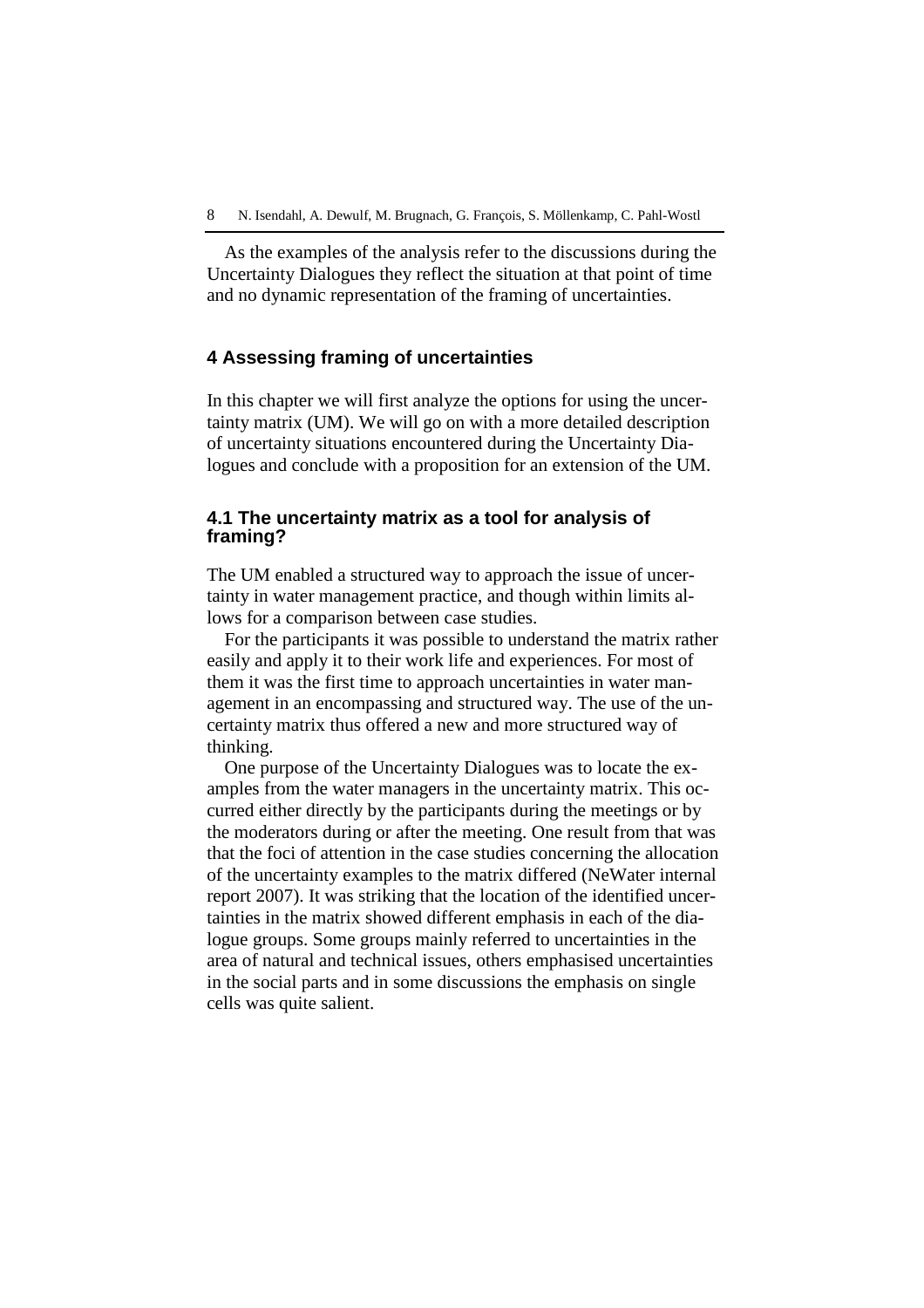The reasons for that may be the different contexts of the investigated case studies, the different backgrounds of the participants, the fact that some meetings were individual discussions whereas others were group meetings. Multiple reasons are plausible. Where we cannot assess the concrete reasons the differences in foci nonetheless indicate the differences in framing of the uncertainty situations. Adding to that argument is the observation that the examples were not always easy to allocate clearly to one cell. The ways of allocating an uncertainty situation to the cells proved to be highly disputable in some of the group meetings during the dialogues.

Moreover, often the borders between the cells for allocating one example were blurred respectively reflected the emphasis or interest of the person allocating the uncertainty situation which often comprised different aspects, that is cells. These findings also indicate likelihood for discrepancies between practitioners' and scientists' allocation and hence framing of uncertainties. Hence, it may be interesting to investigate on somebody's reason for allocating an example to a specific cell.

The structured way of approaching the issue of uncertainty in water management practice with help of the UM may however be a disadvantage for the use of it for the assessment of framings of uncertainty. In practice people often have a more intuitive approach towards dealing with issues including uncertainty. When aiming at getting a more complete view on the framing of uncertainties in water management practice the use of the uncertainty matrix therefore may be too structured as approach. This however, is then rather inherent in the method than in the conceptual matrix itself since the latter could still be used for ex post classification of examples elicited by a more open approach. However, for purposes of analyzing the framing of uncertainties this approach may be less adequate since it would be distorted by the intervention of the allocating process. Another adversarial point in using the uncertainty matrix for purposes of analyzing framing is that the criteria of the matrix grid may not reflect the water managers' needs, priorities or ways of thinking or categorizing even if they report to understand the matrix.

Thus, the application of the matrix may be more useful for distinguishing water managers' framings of uncertainty situations rather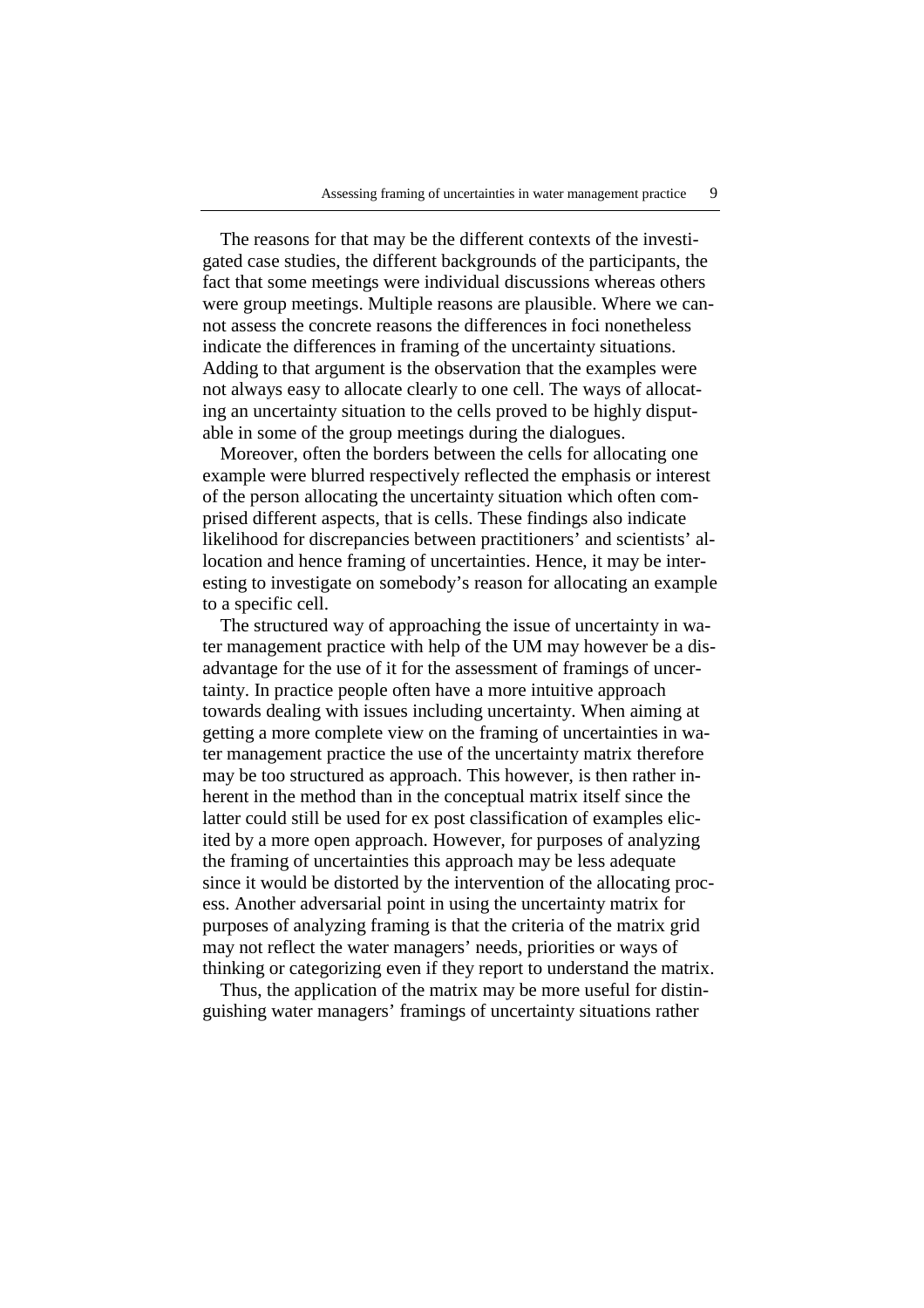than for objectively classifying the uncertainty situations themselves.

### **4.2 Characterization of uncertainties**

Beyond grasping uncertainty situations of water management through the UM, the way people frame uncertainty in water management practice can be characterized from different angles.

The Uncertainty Dialogues allowed for detecting differences in the water managers' framing of the uncertainties in various respects, rendering details on how the uncertainties were conceived by them. To assess these differences we analyzed the way in which the participants of the Uncertainty Dialogues reported on their examples of situations of uncertainty in water management.

The most pronounced parameters found through analyzing the Uncertainty Dialogues were: positioning, urgency, and issues of responsibility and trustworthiness. Often these parameters were interlinked and could not be looked at strictly separately. In the following they are illustrated along the examples from the case studies.

### **Positioning**

The different kinds of positioning towards uncertainty situations we encountered in the Uncertainty Dialogues varied throughout the case studies and the participants of the dialogues. With positioning towards uncertainty we mean the evaluative quality people attach to the uncertainties, in other words whether they frame the uncertainty as something positive or negative (Levin, Schneider & Gaeth 1998). This does not necessarily reflect deeper routed and more general beliefs and attitudes. These positive and negative framings of an uncertainty situation can have different manifestations, such as framings of uncertainty as risk, fun, challenge, essential part of life, threat etc. It may as well be quite ambiguous as an example in the Kromme Rijn case study shows. "*Uncertainty has a little bit a negative connotation. Uncertainty, that's what you cannot grasp and that is an-*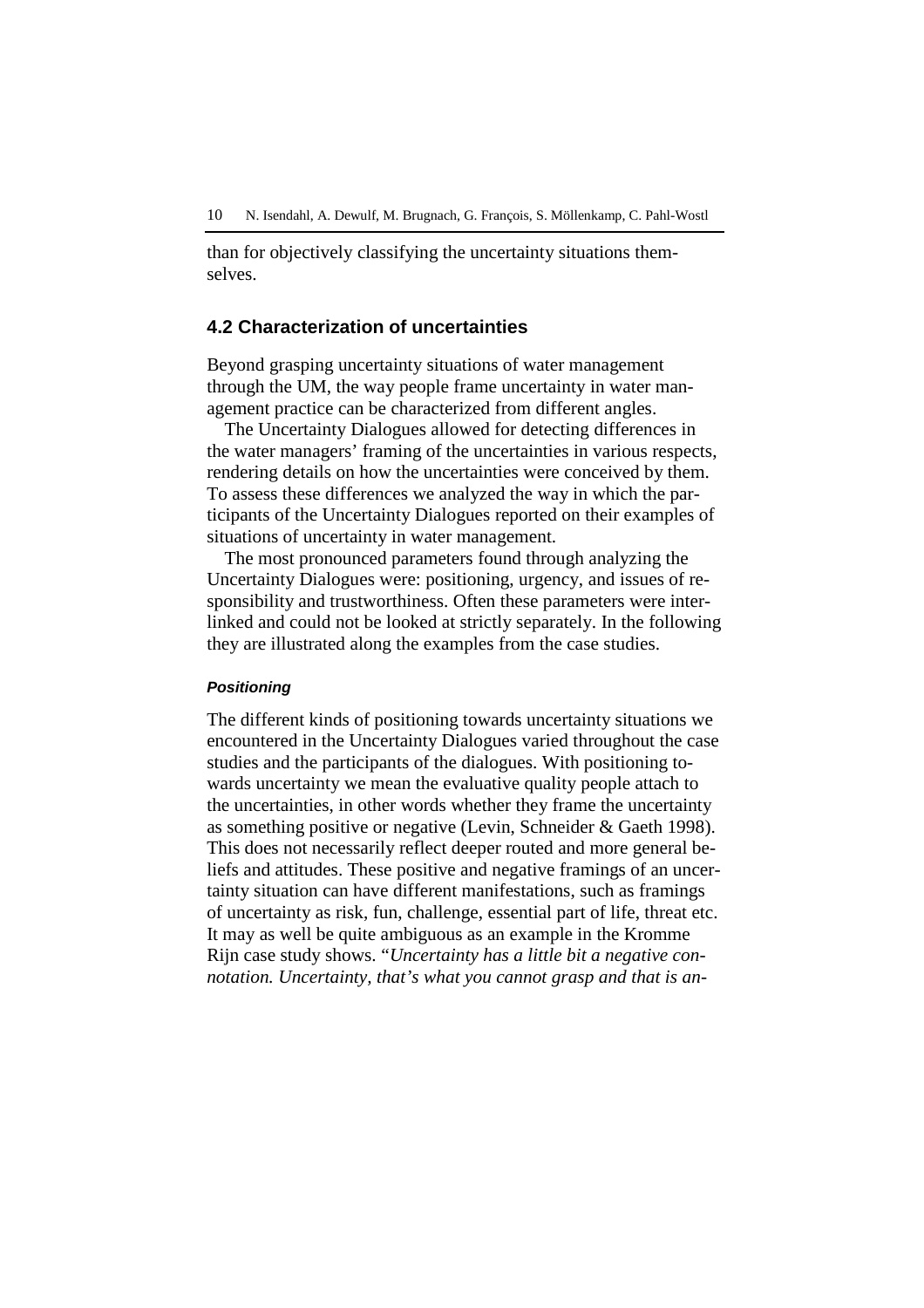noying" (NeWater Uncertainty Dialogue<sup>2</sup>, HDSR<sup>3</sup>, May 17, 2006); but then the speaker goes on that in fact her work is determined by uncertainties, "*I live so to speak from uncertainties, and I enjoy it. The moment it gets certain it's not my work anymore"* (ibidem). One interviewee in the Elbe case study takes up a similar stance. He is very enthusiastic about the element of water and the rivers since they do not care about political boundaries. He sees the related uncertainty as something vital to life, "*I think that is the life. (…) and still there will be uncertainties. And to have a dream not to be [uncertain], wouldn't be life. That's life*" (UJEP<sup>4</sup> , May 15, 2006). The same interviewee later makes another comment which maybe shows his enjoyment in dealing with uncertainties but certainly his experience of uncertainty as a challenge in the work area of water pollution, "y*ou must be very smart, sometimes it is a detective story, to detect the pollutant, or the polluter*" (UJEP, May 15, 2006). Among the positive framings we encountered in the case studies the most frequent in fact was that uncertainty was framed as a challenge.

Throughout the dialogues the participants used terms other than 'uncertainty' as well to express situations that implied uncertainty. These terms may include a certain positioning towards the uncertainty situation, e.g. a negative framing. Terms that came up in several case studies in this regard were 'risk', 'doubt', 'problem' or 'difficulty'. Besides, a lot of other expressions which display uncertainties were used, not directly collated in a substantive however. Many of the examples were related to the issue of (not) knowing something, e.g. "*I do not know if* we are able to evaluate environmental costs" (CHG, May 25, 2006), "*still you never know what will come"* (UJEP, May 15, 2006), "*probability of drought… but we do not know when it will happen. Even the meteorologists do not tell*  us" (CHG<sup>5</sup>, May 25, 2006), and through making reference to the contrary of uncertainty, that is certainty, "*the only certain thing is* 

 $\overline{a}$ 

<sup>2</sup> Where not referred to differently all further quotations from oral communication (with exact date) refer to the NeWater Uncertainty Dialogues and can be found in the references under Project NeWater meeting 'Uncertainty Dialogue'.

<sup>3</sup> Hoogheemraadschap De Stichtse Rijnlanden (Dutch regional water board)

<sup>4</sup> University of Jan Evangelista Purkyně, Usti nad Labem, Czech Republic

<sup>5</sup> Confederación Hidrográfica del Guadiana (Guadiana Water Authority)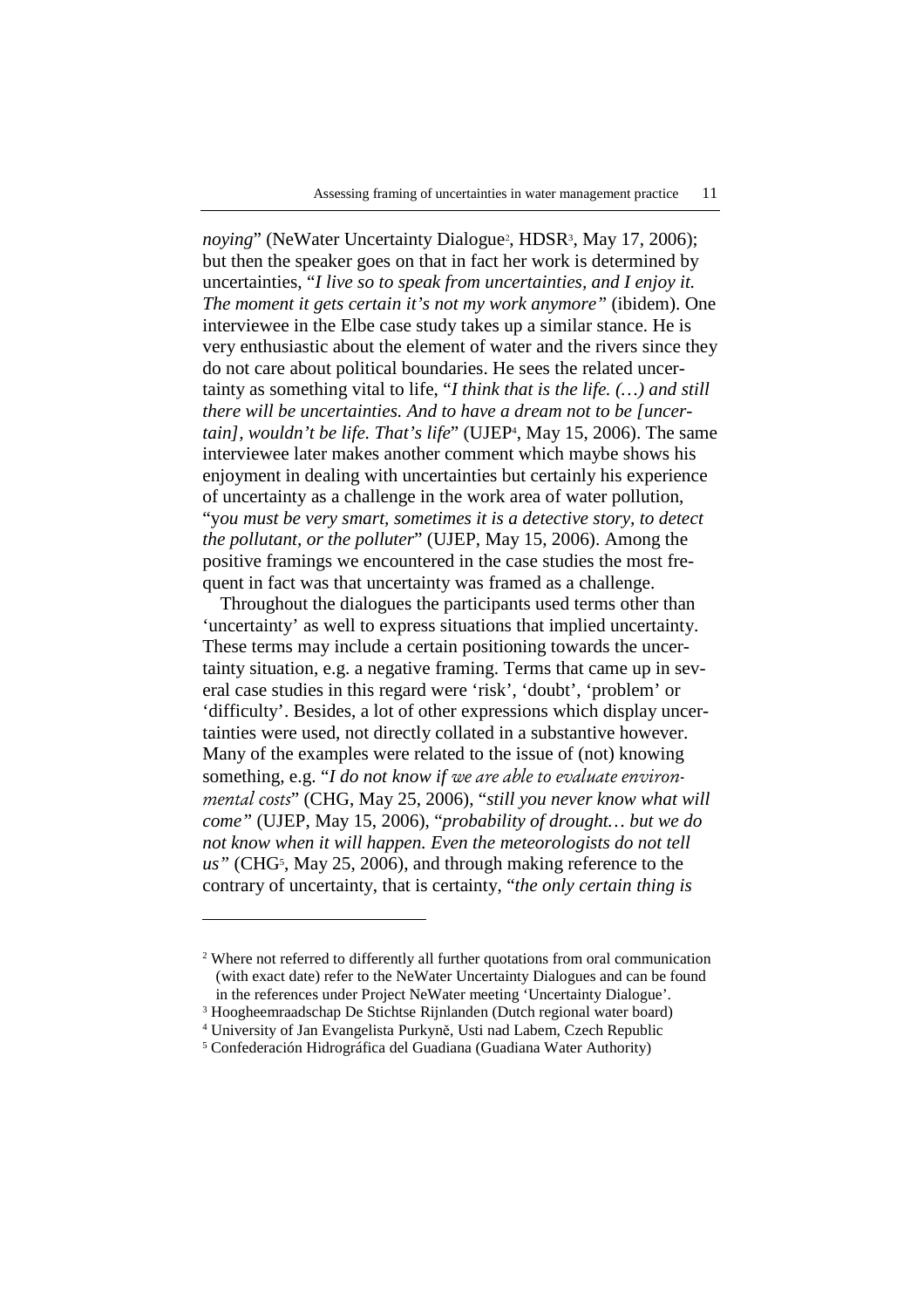*that some time the water pollution will come. You don't know where, you don't know which type, (…) which polluter, which amount (…) it is always an individual case*", Elbe case study, about accidental water pollution by complex organic material (UJEP, May 15, 2006). Uncertainty was expressed with regard to rather technical issues, for instance concerning measuring systems in the Guadiana. The participants of the meeting were worried about not getting direct and accurate data from indirect measuring systems such as remote sensing (CHG, May 25, 2006). But also the political sphere was referred to: *"the big part of the unpredictabilities is political. This is the total unpredictability*" (ibidem).

In our case studies we observed a certain domination of negative framings though there were also some positive examples and other rather neutral ones that showed the acceptance of uncertainties as a fact without however really evaluating the uncertainty as positive or negative.

As pointed out earlier, the parameters often are interlinked. Positioning for instance also plays a role in connection with time frame "*I just wanted to emphasize how difficult it is in the execution within a legal system to suddenly get the Water Framework Directive*" (WV<sup>6</sup>, May 18, 2006).

### **Urgency**

 $\overline{a}$ 

The time factor seems to play an important role in all investigated case studies with regard to framing of uncertainties. Some uncertainties are framed as urgent, requiring an action within a short term, while others are framed as long-term issues, requiring attention in or over a few years of time. This may relate to the perceived urgency of a decision as well as to the time frame within which a decision will be implemented or is supposed to have an effect.

Concerning the time frame within which a decision has to be taken, lots of examples in the case studies showed that dealing with an uncertain situation would optimally require a lot of time. This is due to the fact that often more or more in depth analysis, model and

<sup>6</sup> Wupperverband (German water association)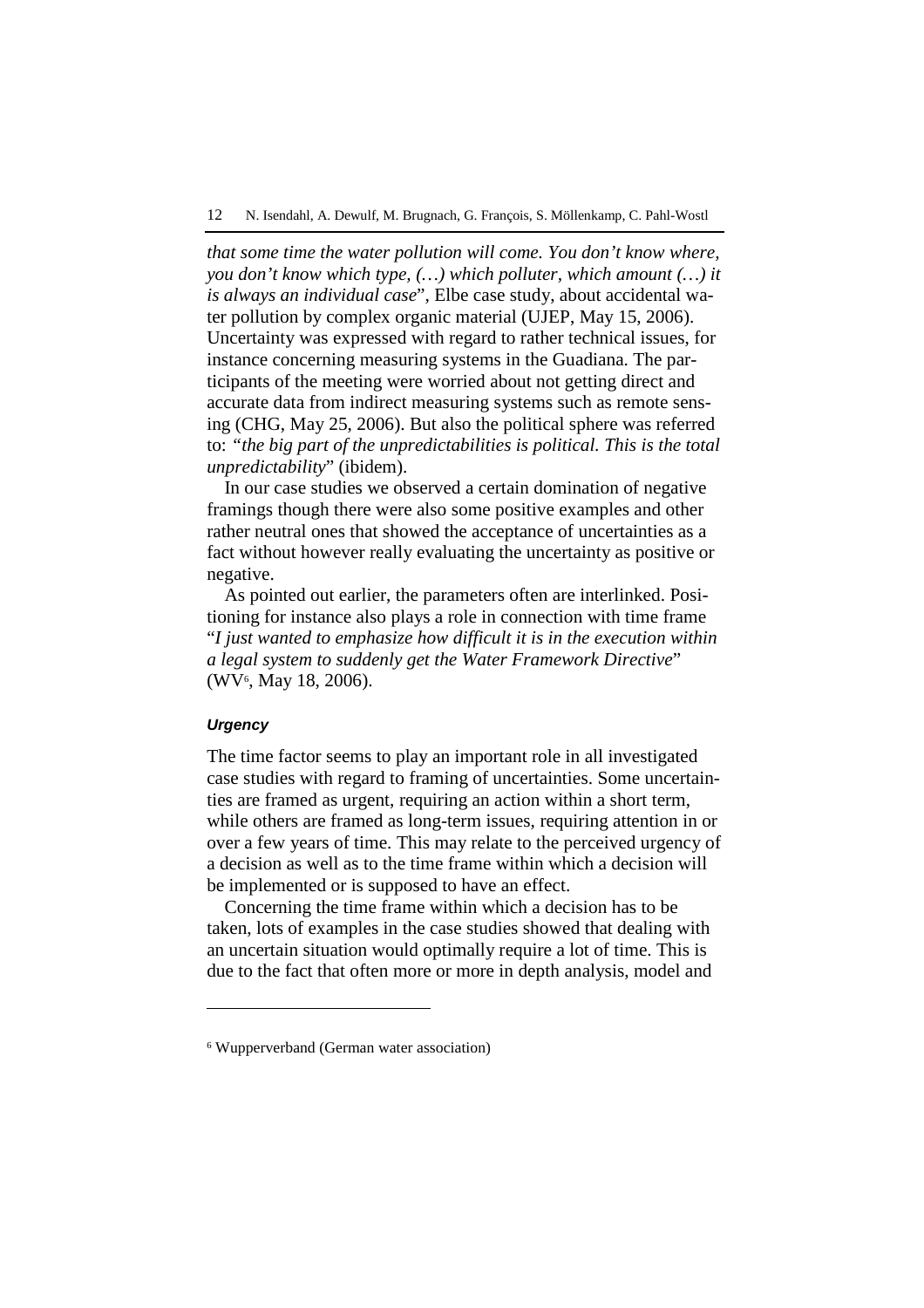scenario building were considered as possible ways to reduce or overcome an uncertainty. In the case of accidental water pollution for instance this is increasing the uncertainty considerably since "*to analyse the complex cyanide [i.e. its behaviour in the river waters after an accident] it is not so easy, it takes time*" (UJEP, May 15, 2006) whereas decisions have to be taken in a relatively short time once an accident has happened. Especially in administrative planning, long-term considerations and goals most commonly have to be evaluated against short-term pressures. In the Wupper case study this is expressed with regard to the value and benefit of the ecosystems where the long-term goal is to secure them. *"(…) On the other hand the decision is short-termed considering the financial straits we have in North-Rhine-Westphalia"* (StUA<sup>7</sup> Düsseldorf, May 18, 2006). The situation is difficult since *"these time concerns are related with big uncertainty and as a planning administration I can only think in a long-term time frame*" (ibidem). Another participant of the Wupper Uncertainty Dialogue frames the issue of current versus long-term planning in the following way: *"To what extent do we manage to meet the zeitgeist of 20 years ahead with the decisions we take today and that will still be important in 20 years?"* (municipality of Wuppertal, May 18, 2006).

An example of rather low urgency is the balancing of the economical versus the ecological and social benefits of an ecosystem in the Guadiana case study. They rather seem to play a role in the long run, *"the maintenance of an ecosystem such as the Tablas de Daimiel against the economic or social benefit that may have the agricultural use – at a certain moment we will have to do this balance*" (CHG, May 25, 2006).

#### **Responsibility**

 $\overline{a}$ 

Responsibility issues refer to different aspects around an uncertain situation. They may relate to the question of who is perceived as responsible for solving an uncertain situation and they also give an idea about the perceived range of options for actions and taking decisions in a situation marked by uncertainty.

<sup>7</sup> Staatliches Umweltamt (former German regional state authority for environment)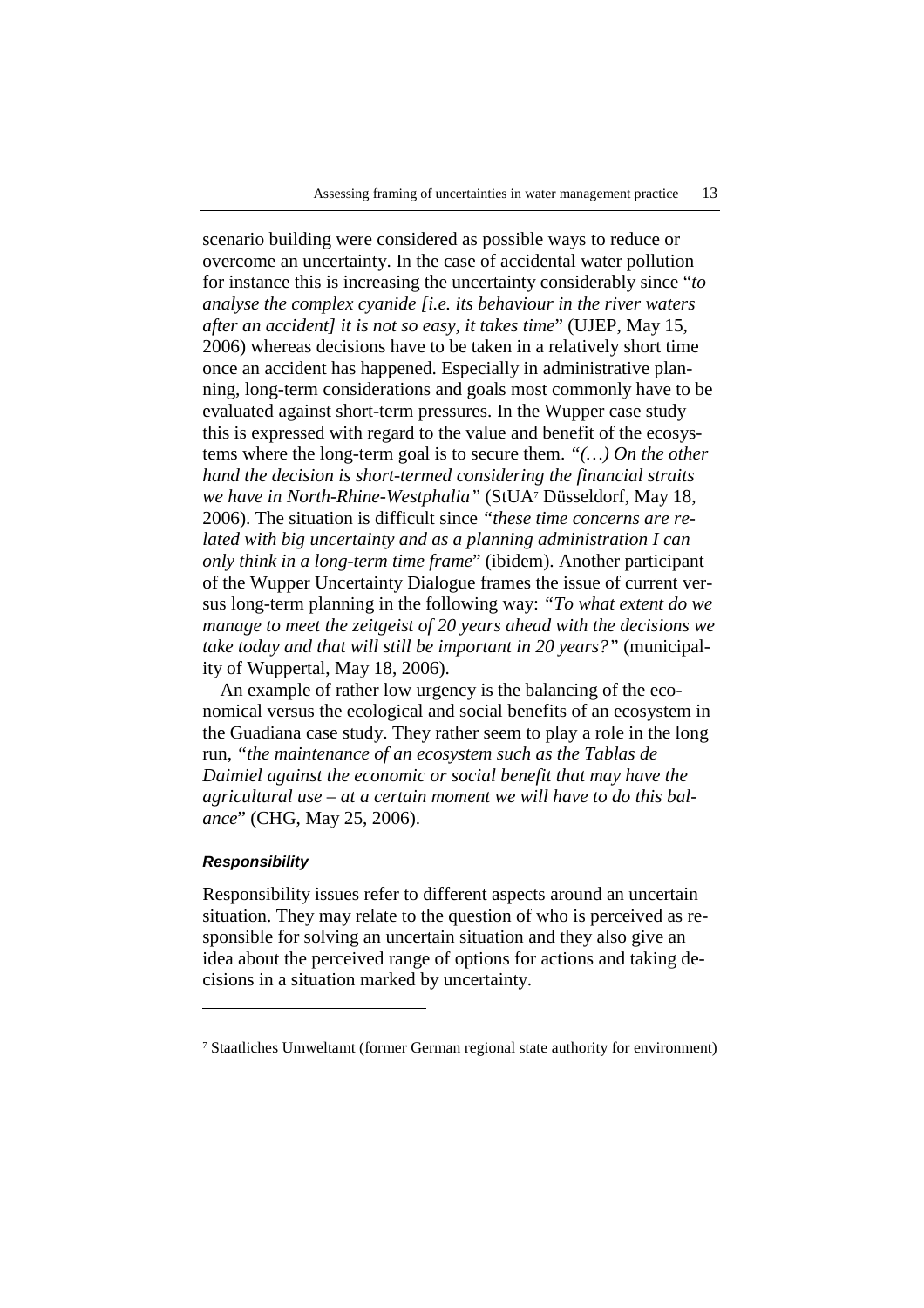#### 14 N. Isendahl, A. Dewulf, M. Brugnach, G. François, S. Möllenkamp, C. Pahl-Wostl

In the dialogues, mainly the issue of who is responsible for dealing with an uncertainty situation came up. However, deducing from that it may be interesting to investigate who or what is perceived as responsible for having caused an uncertain situation. This may have implications in terms of who is perceived to be responsible for dealing with it as well as with regard to actual strategies for dealing with uncertainty. In the following, some examples from the case studies will illustrate how responsibilities got framed as part of dealing with uncertainty.

The question of responsibility for solving an uncertainty situation is quite delicate. The participants of the dialogues reported on themselves and other people to often refer to rules when taking a decision and thus to shift the responsibility to something rather external to them. Especially in administration, usually there are rules to be followed in an uncertain situation. This gets explicit for instance in the Wupper case study in the issue of flood protection, *"the experts have developed state-of-the-art technology for a 100 year flood. Then the administration says, I have to meet the state-of-the-art technology"* (WV, May 18, 2006). These regulations are then difficult to by-pass, *"this [the regulation] is very difficult to turn back"* (ibidem). So, administration generally needs to build its decisions on rules and regulations. Administration staff may consider stakeholders' suggestions but cannot build their decision on that. *"If the citizen says I do not need this [measure; here dike] and in 15 years, if something really happens, and the citizen says, "so, now I claim damages", then this goes back to the administration and I think this really is an uncertainty that gets in the way of many things and also of sound solutions"* (StUA Düsseldorf, May 18, 2006). An interviewee of the Guadiana case study points in the same direction for the case of the surveillance of ground water extraction in the catchment area, "*the administration has to match the compliance of the law*" (CHG, May 25, 2006), and makes similar references about the options for stakeholders influencing decisions of the state, *"there is a limit which is the law*" (ibidem). Consequently the solution is perceived in terms that the law should change, "*if you want the situation to be changed then the law has to be changed in the parliament*" (ibidem). Another example of the Guadiana basin is related to uncertainty related to drought. Decisions there are highly rule-based as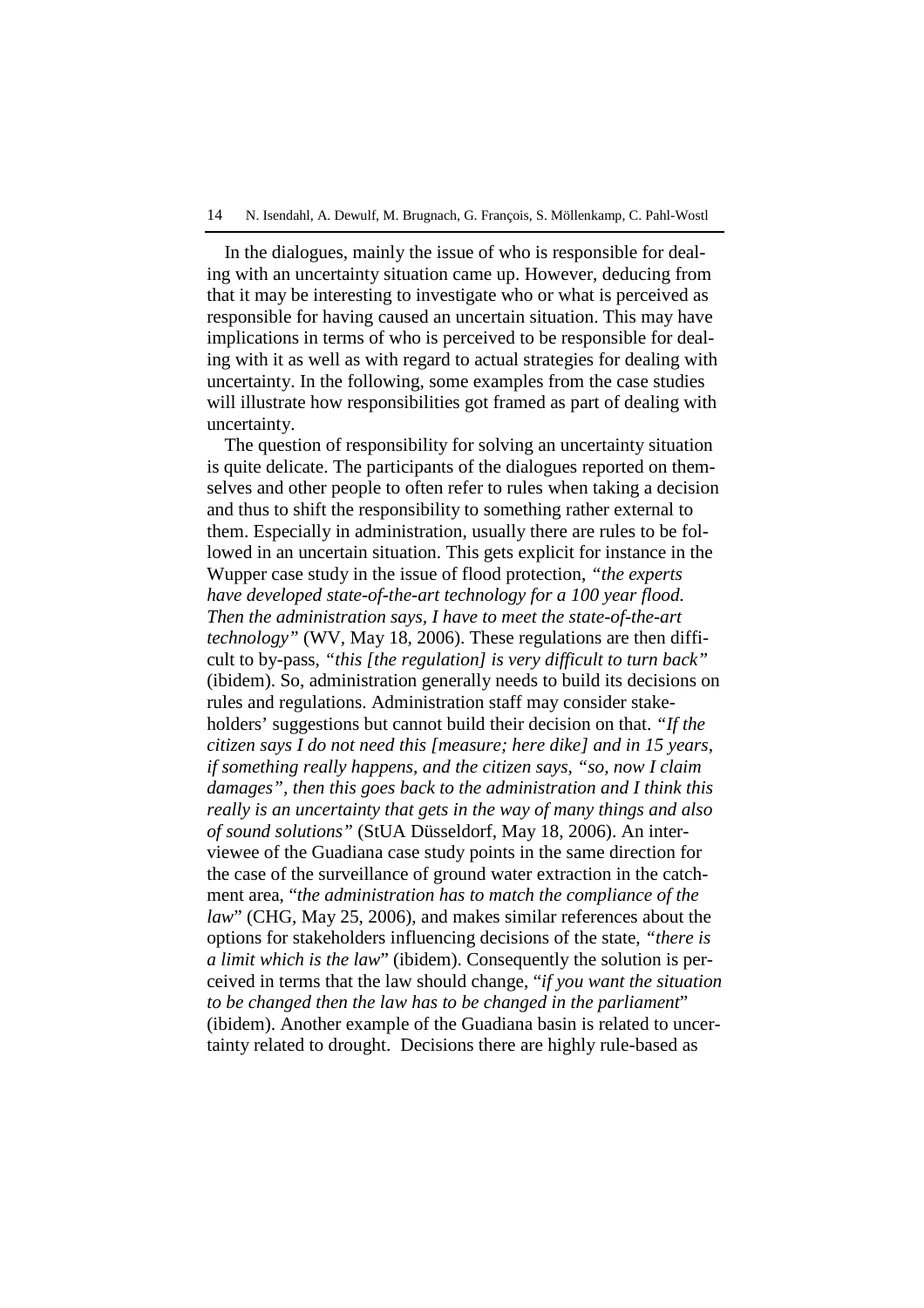well. There is a system of drought indicators consisting of different categories each of them implying a different level of alert and corresponding actions to take in that respective situation (CHG, May 25, 2006). So, in general following rules is adopted as a means to deal with the responsibility issue and thereby circumvent the uncertainty. Sometimes however, rules or regulations can be even more confusing and rather increase than decrease uncertainty as is the case for the implementation of the EU Directives on Nitrate and Water which partly are contradictory and hence difficult to implement in an integrated way (MLU S-A, May 22, 2006).

A big concern in terms of responsibility during the Uncertainty Dialogues was that the participants felt they do not have the final decision in a situation of uncertainty. The responsibility often is at a higher level than those of the interviewees in the dialogues, "(…) *we are technicians. Technicians at a high level but we do not have the final decision*" (CHG, May 25, 2006). This implies a high importance of communication and coordination among actors involved in one uncertainty situation.

In the Elbe case study, the interviewee points to the different roles of the actors involved. "*They [from the International Commission for the Protection of the Elbe] only give recommendations. The implementation then is at national level*" (UJEP, May 15, 2006). And "*you have to discuss, to explain, but the final decision is on the delegates in Germany and the Czech Republic. But I mean that makes no problem. But as you said often the implementation is at the national level*" (ibidem). Though, as can be seen from the quote the lack of decision-making power is not always seen as a problem.

Another aspect in (at least partly) getting around the responsibility for dealing with an uncertain situation which is showing from the previous example as well is that tasks usually are clearly distributed, *"floods are not my field*" (UJEP, May 15, 2006), or at least perceived as such. In the Guadiana case study, for certain issues politicians are perceived as in duty of taking a decision. The final decisions, e.g. on the issue of control of ground water extraction, are said to lie at the 'water commissar' from the Water Authority and the politicians in the region. "*The ones who have to wipe off the mortgage are the politicians, through their political decision. A political decision based on the actual reality*" (CHG, May 25, 2006). Talking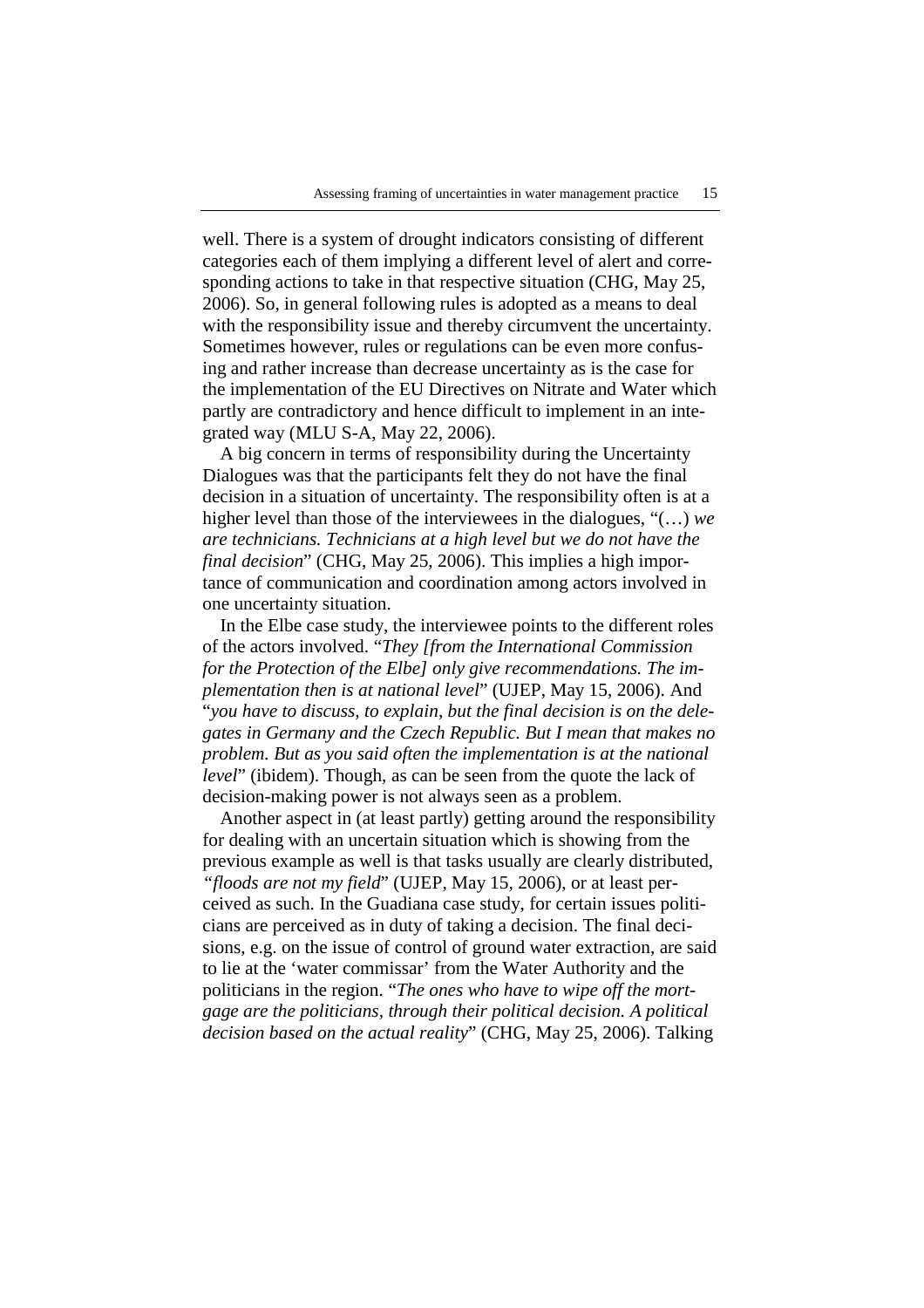about the case of threat of droughts due to climate change in the Guadiana case study the responsibilities are considered differently. For the case of estimations of future precipitations the responsibility is perceived to be at the level of the national climate change office (as part of the National Ministry of Environment), "*(…) they are working out at the moment to define us what is the variation in the estimations*" (CHG, May 25, 2006). For helping out with uncertainties due to lack of knowledge scientists are perceived as responsible in the first place, "*with regard to the lack of knowledge (…) or the development of methodologies, technical systems, technologies etc.., this is a matter where there are you universities to help and investigate*" (CHG, May 25, 2006).

In most examples in the investigated case studies the responsibility for dealing with uncertainty was shifted to others. That is the uncertainty gets framed as something where others are responsible for.

#### **Trustworthiness**

Parts of an uncertain situation, such as actors or data, are framed as trustworthy (or rather not). This relates to the quality of relationship of actors among each other as well as to the reliability of data, both being possible triggers for or against uncertainty. In some situations one could even say that the uncertainty in fact consists of the untrustworthiness itself.

There is evidence of the importance of trust towards certain information or people in all case studies, e.g. the Kromme Rijn: *"Also the state has been an unreliable partner once when they had regulations for subsidies (…) and from one day to the next they were finished"* (municipality Wijk-bij-Duurstede, May 17, 2006). This remark may be extended to collaborative work in general, though usually not referring to daily work, when one of the parties stops his commitment without notifying beforehand. Such behaviour may then be causing uncertainty (municipality Wijk-bij-Duurstede, October 16, 2007).

Concerning framing of trustworthiness of information, trust in data in the Guadiana case study for instance is high, amongst others because data are officially certified by the National Institute of Meteorology. Only in case of a wider time span, like in series of data,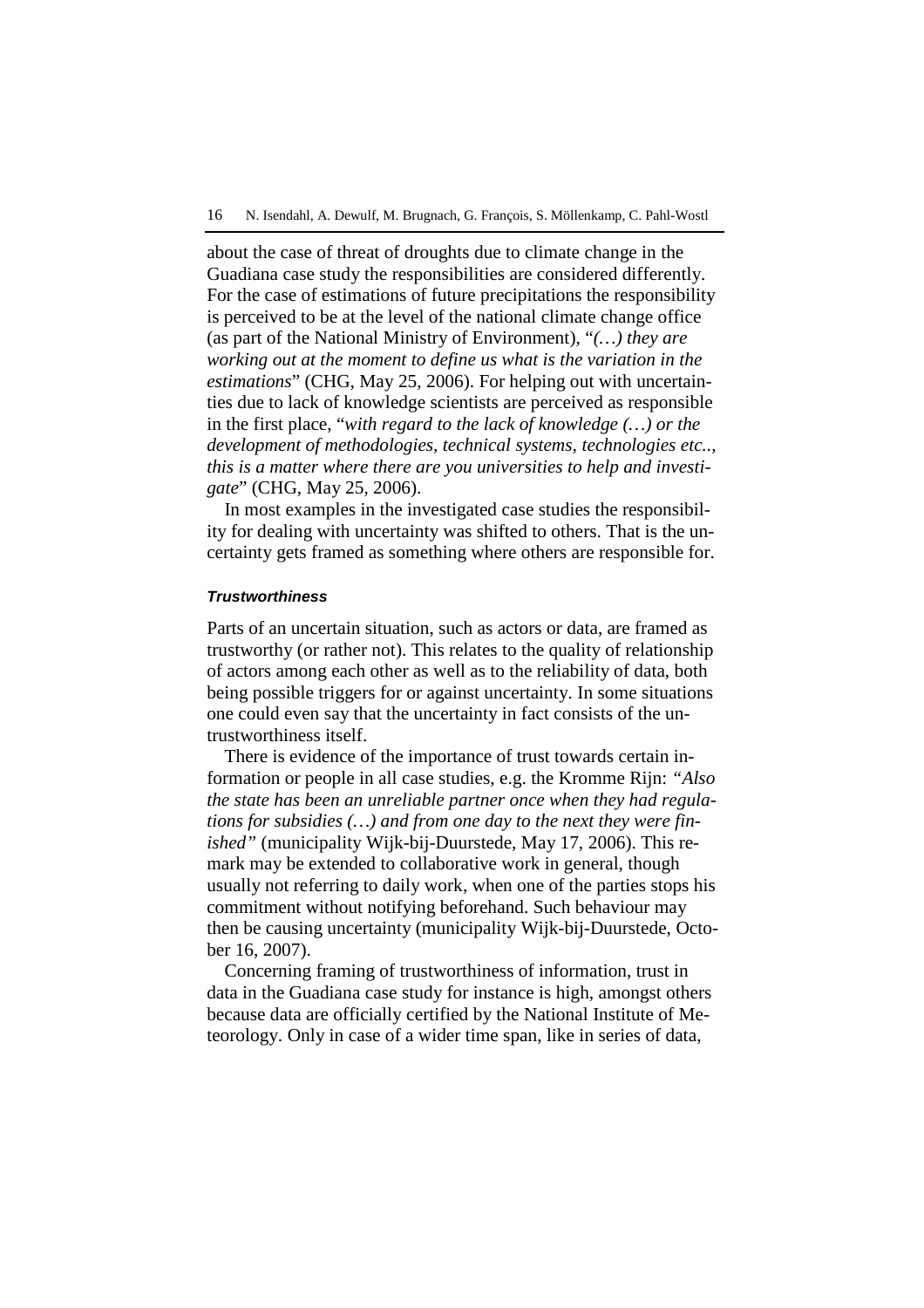there could be some doubts, but in principle the data is considered as highly reliable. "*The measuring [of precipitation] usually is direct and from relatively trustworthy data, (…) moreover it is officially certified data of the National Institute of Meteorology. They give us precipitation data; apart from the fact that we ourselves also have water meters. But (…) we trust them, (…) they are also from the existing official network and therefore deserve full guarantee. These data maybe may have errors (…) in a certain moment in the meteorological series, in the series of precipitation, but in principle they have full reliability*" (CHG, May 25, 2006). Loss of trust as a risk for bad uncertainty management was expressed in the Kromme Rijn case study with regard to situations of possible negative side effects of plans during or after implementation, not having been taken into account as possible risks beforehand, as was the case in the working area of the interviewee: *"The side effect might then be that (…) the trust in the state or the planners goes down"* (municipality Wijk-bij-Duurstede, May 17, 2006).

Framing of trustworthiness between actors or groups of actors is a delicate issue. It is an interesting issue as well in terms of who frames whom as trustworthy or not in a multi-actor constellation, most likely having implications for approaches how to deal with the uncertainty. Untrustworthiness in the form of prejudices or generalizations about actor groups may be manifested by confirmation biases. In the Uncertainty Dialogues this was displayed in several case studies through referring to other actors or actors groups as "them" and what "they do" rather than as individual actors and actions.

As shows the case of the Elbe on accidental water pollution, issues of organization and communication may aggravate or levy uncertainty, "*there [in Czech Republic] is a lot of data [on accidental water pollution], it is very good. In Germany it's not so easy, because nobody tells you the proper information. Nobody collects centrally, in Czech Republic yes.*" (UJEP, May 15, 2006).

In general, the trustworthiness of data or people in the case studies shows to be highly dependent on previous experiences.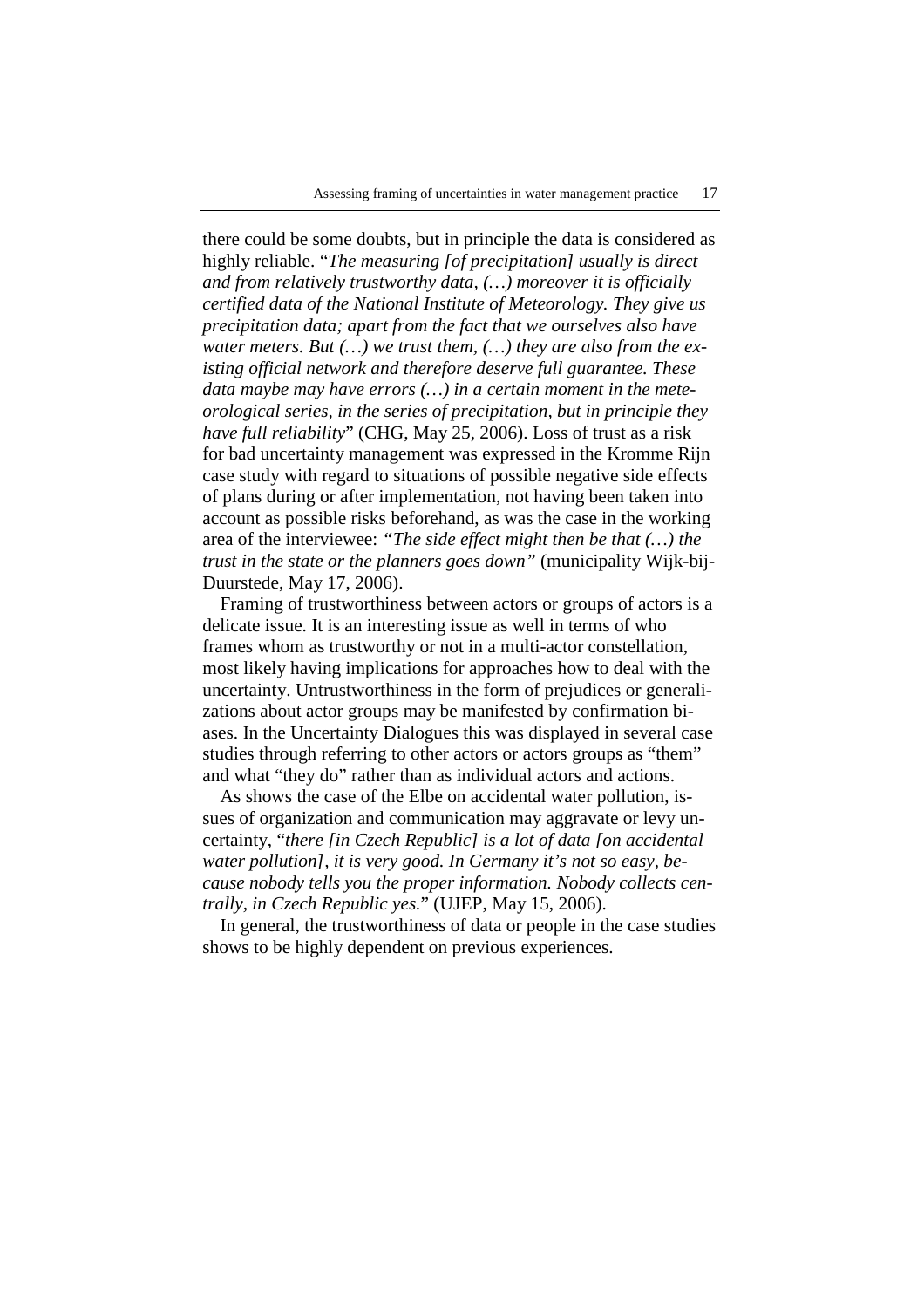# **4.3 The third axis - A new dimension in the framing of uncertainty**

In the previous chapter we illustrated the most pronounced parameters that seem to play a role in how the participants of the Uncertainty Dialogues framed uncertainties. Uncertainty gets framed in terms of positioning as positive or negative, as an urgent or a longterm issue, as an issue for which the actor herself versus other actors are responsible and as untrustworthy (or not).

At all parameters the focus is on the relation of a person towards an uncertainty. The idea is not to assess objective boundary conditions but how people relate to those and to the possibly uncertain issues. Likewise, the use of the uncertainty matrix in the case studies has shown that allocation to the cells was not always easy because the allocation is not just an objective classification. Classifying rather tells something about how the person who is classifying frames the respective uncertainty.

Where the UM can be understood as a tool for a first assessment of framing of uncertainties through the additional parameters the character of an uncertainty may be captured.



**Figure 1**: Three dimensions of uncertainty (U)

These parameters of the character of an uncertainty (PCU) can be seen as an extension of the matrix. We therefore suggest adding a third axis to the UM assembled by the PCU (see figure 1). By adding the PCU as a third axis or dimension additional aspects may be captured that are not possible to assess by the two-dimensional uncertainty matrix. The third dimension provides the option to further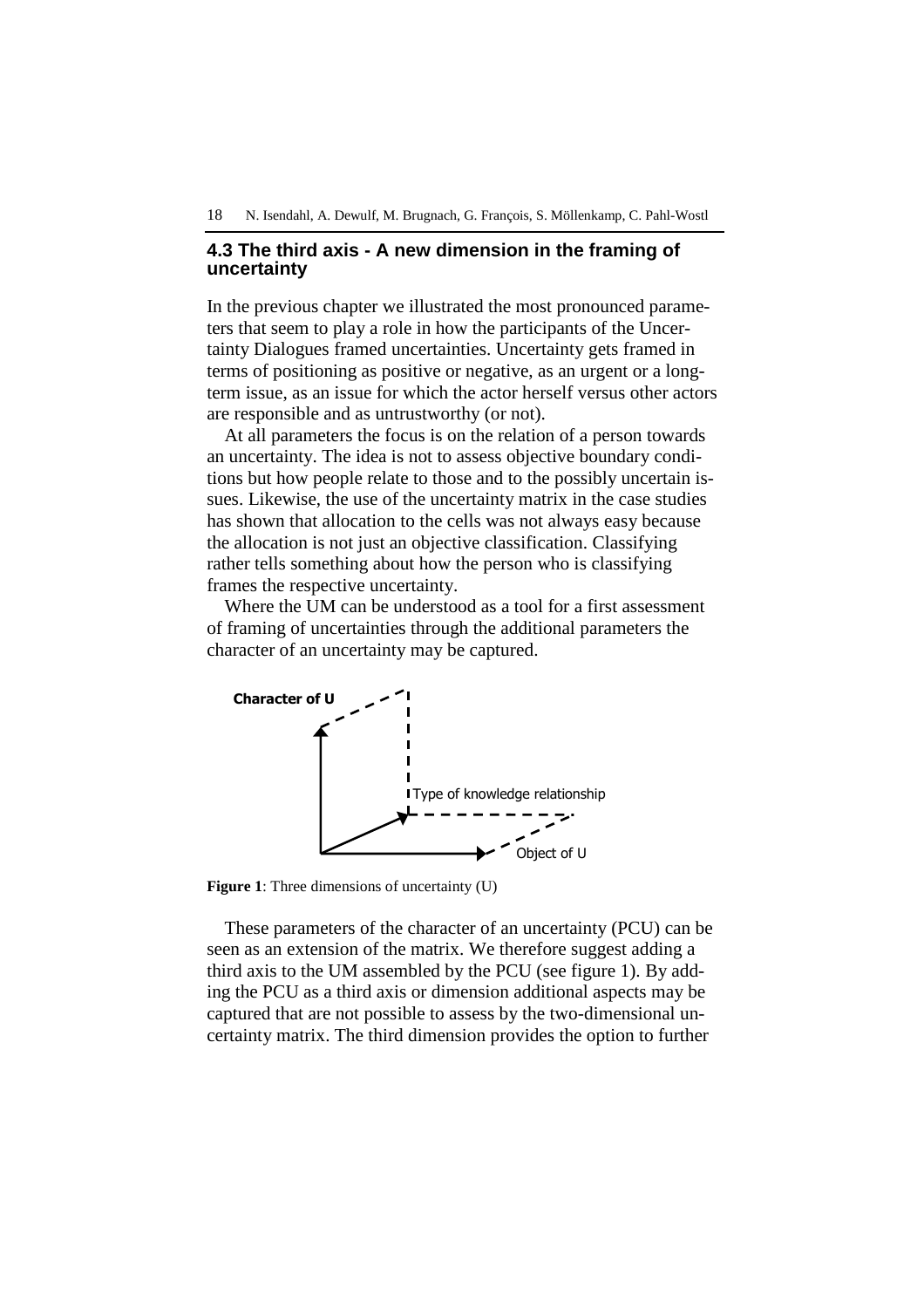differentiate facets of the uncertainty situations that are captured by the UM.

Neither through the use of the UM nor with the help of the parameters of the character of an uncertainty situation it can be explained why an uncertainty situation is framed as it is but rather what is getting framed and how. The parameters may however have explanatory value for the evaluation of the strategies to deal with uncertainty.

# **5 Conclusion**

Experiences from practical cases within the NeWater project show that uncertainties in water management are framed in different ways. In this paper we analyzed how practitioners in water management frame uncertainties by analyzing dialogues on uncertainty where water managers reported on their work experience with uncertainty. From the analysis we derived a set of parameters that seem to be important in the framing of uncertainties and illustrate the character of uncertainty (PCU). We also examined the options for using the uncertainty matrix (UM) as a tool for assessing the framing of uncertainties.

We have argued that analyzing the framing of the context where an uncertainty arises together with the way how the uncertainties are framed (through both the UM and the PCU) makes differences in the framing of an uncertainty situation visible. We thereby expect to obtain a basis for analysis and evaluation of strategies for dealing with uncertain situations. At the individual level, it may render a better picture of one's own action options including a clearer division of tasks as well as showing options for reframing. At the group level, focusing on interaction with other actors, it may make framings, priorities, and worries of others involved clear and reduce misunderstandings, thereby opening the option for reframing and negotiation.

However, the question is what is the best way to proceed in order to assess the framing of uncertainty and make it visible? We argued that using the UM for assessing framing of uncertainty implies an intervention in the assessment process and may therefore distort the findings considerably. The same would probably hold true if one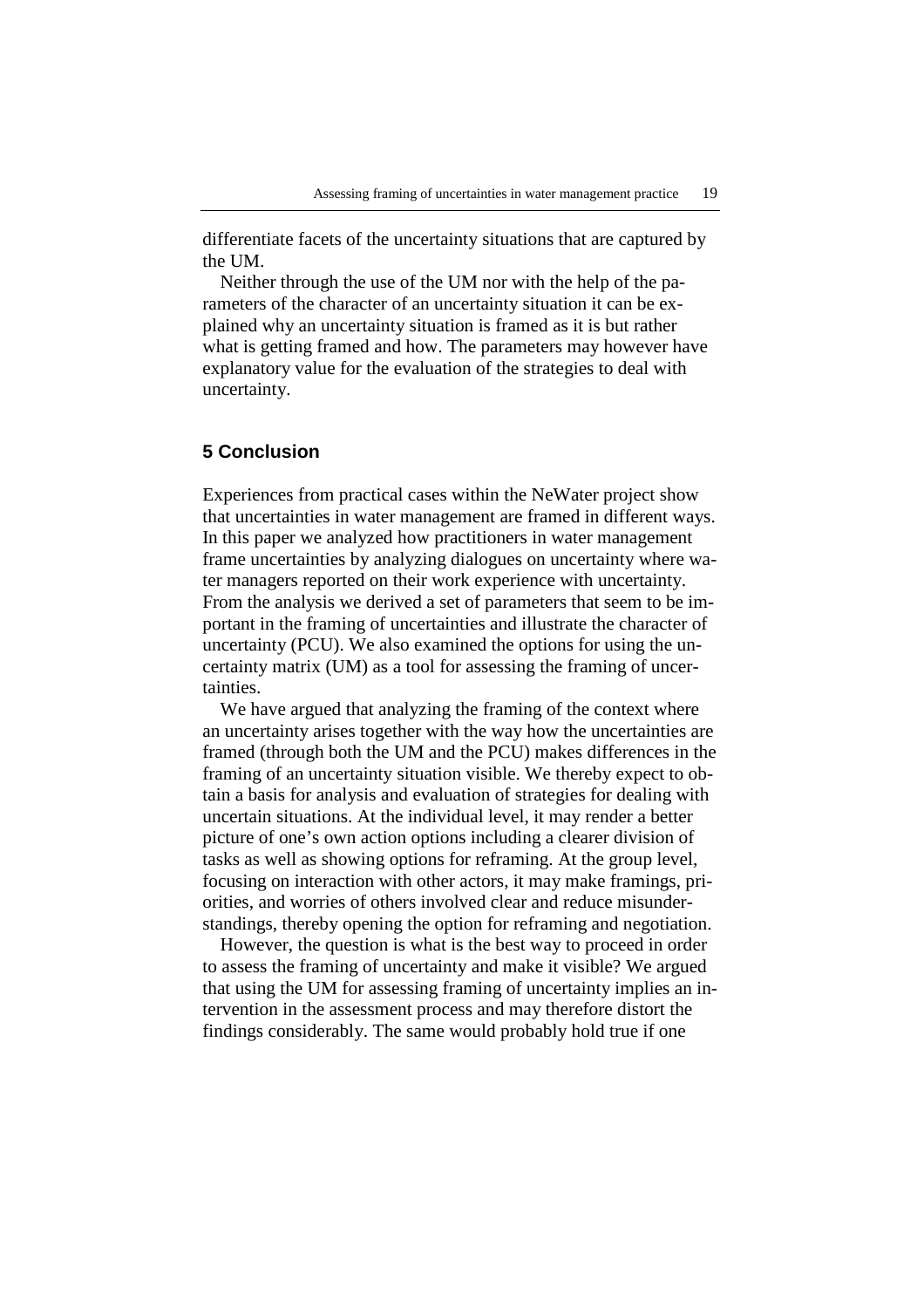tried to assess the PCU in a structured and systematic way. Adding the PCU as a third axis to the UM then rather implies an amplification of the matrix as a tool for ex post analysis than a means to further structure the assessment process. However, the identified dimensions (both UM and PCU) provide a set of potentially relevant aspects, whose relevance and relative importance can be assessed for a specific situation, and which can be complemented by contextual factors that is new, locally relevant dimensions in that specific situation.

An option in order to assess the framing of uncertainties of practitioners in water management in a less influenced way would be a less structured assessment approach. It may be interesting for instance to elicit parameters directly from the practitioners - rather than through ex post analysis. This could be done through card sorting techniques or similar (cf. e.g. Hare and Pahl-Wostl 2002) whereby participants themselves identify the parameters that have relevance for them.

### **Acknowledgements**

The work presented in this paper was financially supported by the European Commission (Contract N° 511179 - NeWater).

We thank the participants of the Uncertainty Dialogues in the case studies of the Elbe, Guadiana, Kromme Rijn and Wupper for their kind collaboration and openness.

### **References**

### **Literature**

Brugnach et al. (2007). Towards a relational concept of uncertainty: about knowing too little, knowing too differently and accepting not to know. MOPAN Conference, June 28-29, 2007. Leuven, Belgium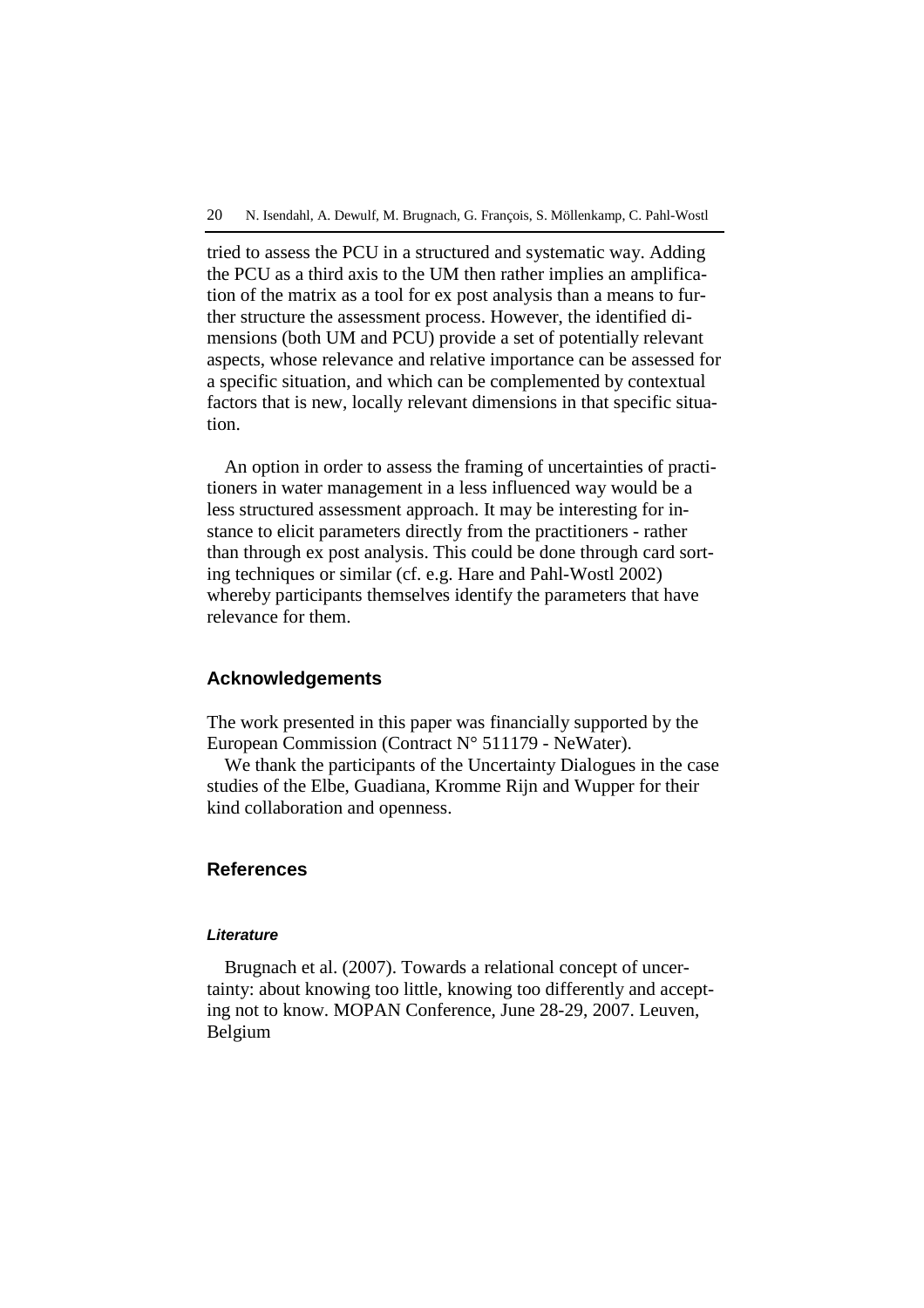Dewulf et al. (2005). Disentangling approaches to framing: mapping the terrain. 18th IACM Conference, June 12-15, 2005. Sevilla, Spain

Gray, B. (2003). Framing of environmental disputes. Making sense of intractable environmental conflicts - frames and cases. R. Lewicki, B. Gray and M. Elliot. Washington, Covelo, London, Island Press.

Hare, M. and C. Pahl-Wostl (2002). Stakeholder Categorization in Participatory Integrated Assessment Processes. Integrated Assessment 3 (1): 50-62

Kickert, W. J. M., E.-H. Klijn, et al. (1997). Managing complex networks - strategies for the public sector, SAGE Publications Ltd.

Klauer and Brown (2004): Conceptualizing Imperfect Knowledge in Public Decision Making: Ignorance, Uncertainty, Error and Risk situations. Environmental Research, Engineering and Management 1(27): 124-128

Levin, Schneider & Gaeth (1998). All frames are not created equal, Organizational Behavior and Human Decision Processes. Vol. 76, No. 2, November, pp. 149–188, 1998

Pahl-Wostl, C., M. Craps, A. Dewulf, E. Mostert, D. Tabara, and T. Taillieu (2007). Social learning and water resources management. Ecology and Society 12(2): 5.

Schön, D. A. and M. Rein (1994). Frame reflection - toward the resolution of intractable policy controversies, Basic Books

van Asselt, M. and J. Rotmans (2000). Uncertainty in integrated assessment - A bridge over troubled water, ICIS (International Centre for Integrative Studies) Maastricht University**:** 60

Weick, K. (1995). Sensemaking in organizations. Thousand Oaks: Sage.

### **Project documents (NeWater)**

NeWater internal report (2007). Uncertainty Dialogues

Project NeWater meeting "Uncertainty Dialogue" Elbe case study, May 22, 2006, 14h30 – 15h30, at the Ministry for Agriculture and Environment of Sachsen-Anhalt, Madgeburg, Germany. Title "Unsicherheitsdialog". Participant (besides moderators): Ministry for Agriculture and Environment of Sachsen-Anhalt (one member of staff)